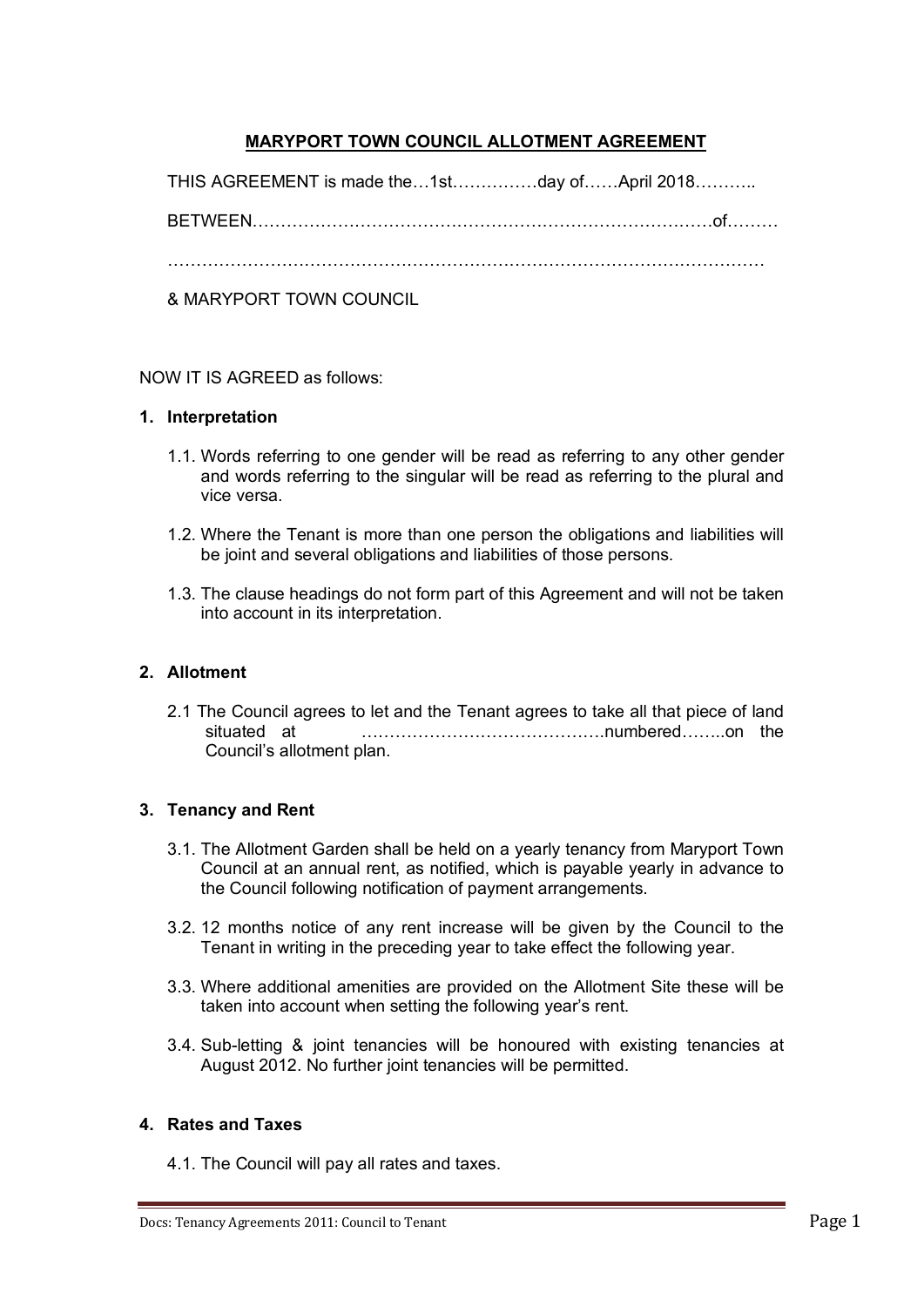### **5. Cultivation and Use**

- 5.1. Unless otherwise agreed by the Council, the Tenant shall use the plot as an allotment garden only as defined by the Allotments Act 1922, (that is to say wholly or mainly for the production of vegetables, fruit and flower crops for consumption or enjoyment by the Tenant and their family), and for no other purpose and keep it free of hazards, e.g. broken glass or scrap metal etc., and reasonably free from weeds and noxious plants and in a good state of cultivation and fertility and in good condition.
- 5.2. The Tenant may not carry on any trade or business from the Allotment Site (A small amount of surplus produce may be used to the provision of crops for the family.)
- 5.3. The Tenant shall have at least ¼ of the Allotment Garden under cultivation of crops after 3 months and at least ¾ of the Allotment Garden under cultivation of crops after 12 months and thereafter.
- 5.4. The maximum amount of the Allotment Garden allowed to be hard landscaped e.g. patio, internal paths etc is 5%.

### **6. Prohibition on Under letting**

6.1. The Tenant shall not underlet, assign or part with possession of the Allotment Garden or any part thereof. (This shall not prohibit another person, authorised by the Tenant, from cultivation of the plot for short periods of time when the Tenant is, for example, incapacitated by illness or on holiday, the Council to be informed of the other person's name.)

### **7. Conduct**

- 7.1. The Tenant must at all times during the tenancy observe and comply fully with all enactments, statutory instruments, local, parochial or other byelaws, orders or regulations affecting the Allotment Site.
- 7.2. The Tenant must comply with the conditions of use attached as Schedule 1.
- 7.3. The Tenant must not cause, permit or suffer any nuisance or annoyance to any other plot holder or neighbouring resident of the Allotment Site and must conduct himself appropriately at all times.
- 7.4. The Allotment Garden may not be used for any illegal or immoral purposes and the Tenant must observe all relevant legislation or codes of practice relating to activities they carry out on the Allotment Garden.
- 7.5. The Tenant shall not enter onto any other plot at any time without the express permission of the relevant plot holder.
- 7.6. Any person who accompanies the Tenant to cultivate or harvest may not at any time enter onto another plot without the express permission of the relevant plot holder. The Tenant is responsible for the actions of children and others entering the Allotment Site with their permission.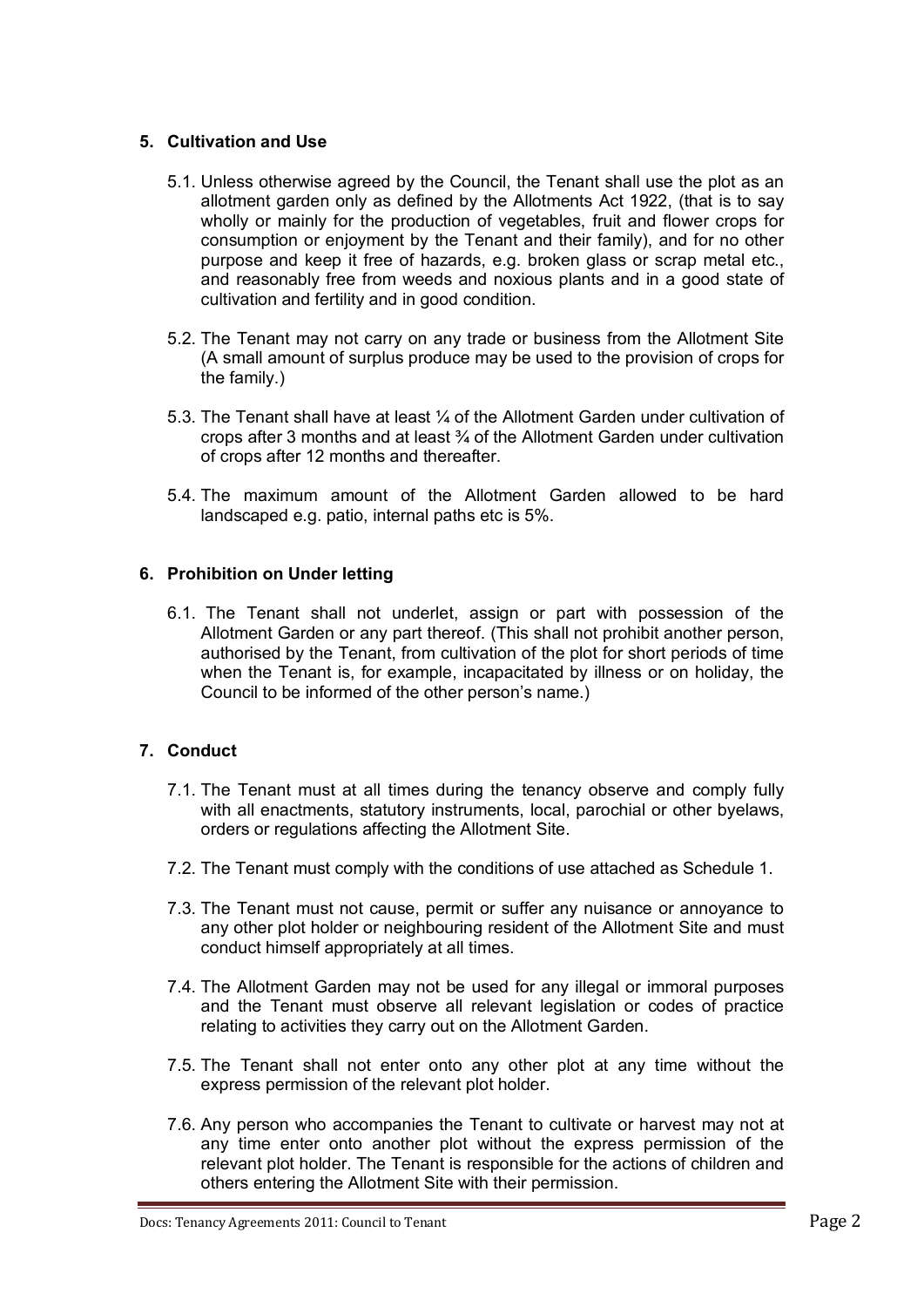7.7. The Tenant must not remove produce from any other plot without the express permission of the relevant plot holder.

### **8. Lease Terms**

8.1. The Tenant must observe and perform all conditions and covenants that apply to the Allotment Site contained in any lease under which the Council hold the Allotment Site.

### **9. Termination of Tenancy**

9.1. The tenancy of the Allotment Garden shall terminate:

9.1.1. Automatically on the Rent Day next after the death of the Tenant, or earlier if agreed with the Council.

- 9.1.2. By either the Council or the Tenant giving to the other at least twelve months' notice in writing expiring on or before 1 April.
- 9.1.3. By re-entry by the Council after 3 months' previous notice in writing to the Tenant on account of the Allotment Garden being required:
	- 9.1.3.1. For building, mining, or any other industrial purpose or for roads or sewers necessary in connection with any of those purposes, or
	- 9.1.3.2. For any purpose (not being the use of the Allotment Garden for agriculture) for which it was acquired by the Council, or has been appropriated under any statutory provision.
- 9.1.4. By re-entry if the rent is in arrears for not less than 40 days.
- 9.1.5. By re-entry if the Tenant is not duly observing the conditions of this tenancy.
- 9.1.6. By re-entry if the Tenant becomes bankrupt or compounds with his creditors.
- 9.1.7. By the Council giving the Tenant at least one month's notice in writing if, not less than 3 months after the commencement of this Agreement, it appears to the Council that the Tenant is resident outside the parish.

### **10. Termination Arrangements**

10.1 In the event of the termination of the tenancy, the Tenant shall return to the Council any property (keys, etc.) made available to him during the Tenancy and shall leave the plot in a clean and tidy condition. If in the opinion of the Council the plot has not been left in a satisfactory condition, any work carried out by the Council to return the plot to a satisfactory condition shall be charged to the Tenant (section 4 Allotments Act 1950).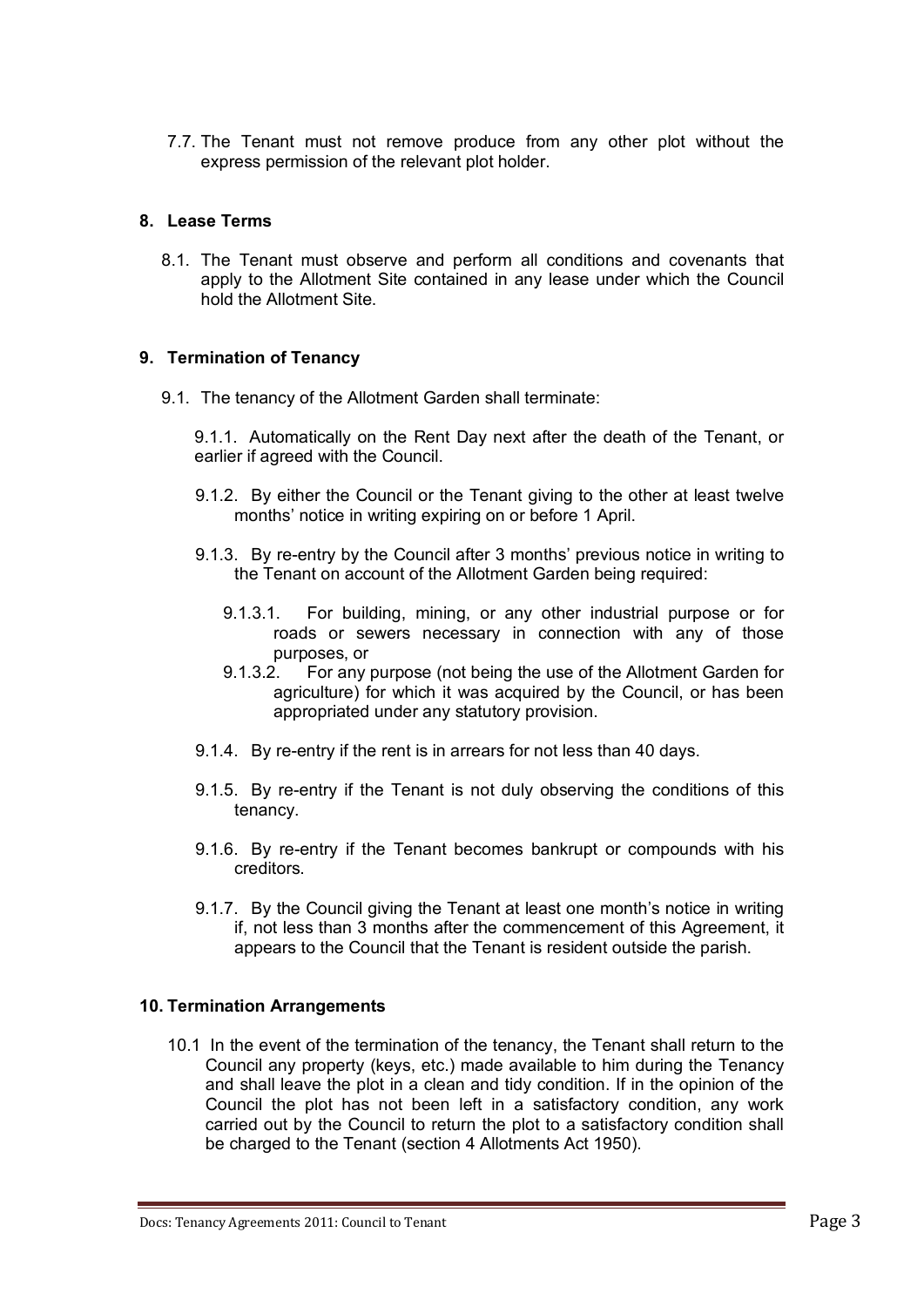### **11. Change of Address**

11.1.The Tenant must immediately inform the Council of any change of address.

### **12. Notices**

- 12.1. Any notice given under this agreement must be in writing and to ensure safe receipt should be delivered by hand or sent by registered post or recorded delivery.
- 12.2. Any notice served on the Tenant should be delivered at or sent to his last known home address. Any address served on the Council should be sent to the address given in this agreement or any address specified in a notice given by the Council to the Tenant.
- 12.3.A notice sent by registered post or recorded delivery is to be treated as having been served on the third working day after posting whether it is received or not.

Executed by the Council by

In the presence of

Signed by the Tenant

In the presence of

Signed on behalf of the Council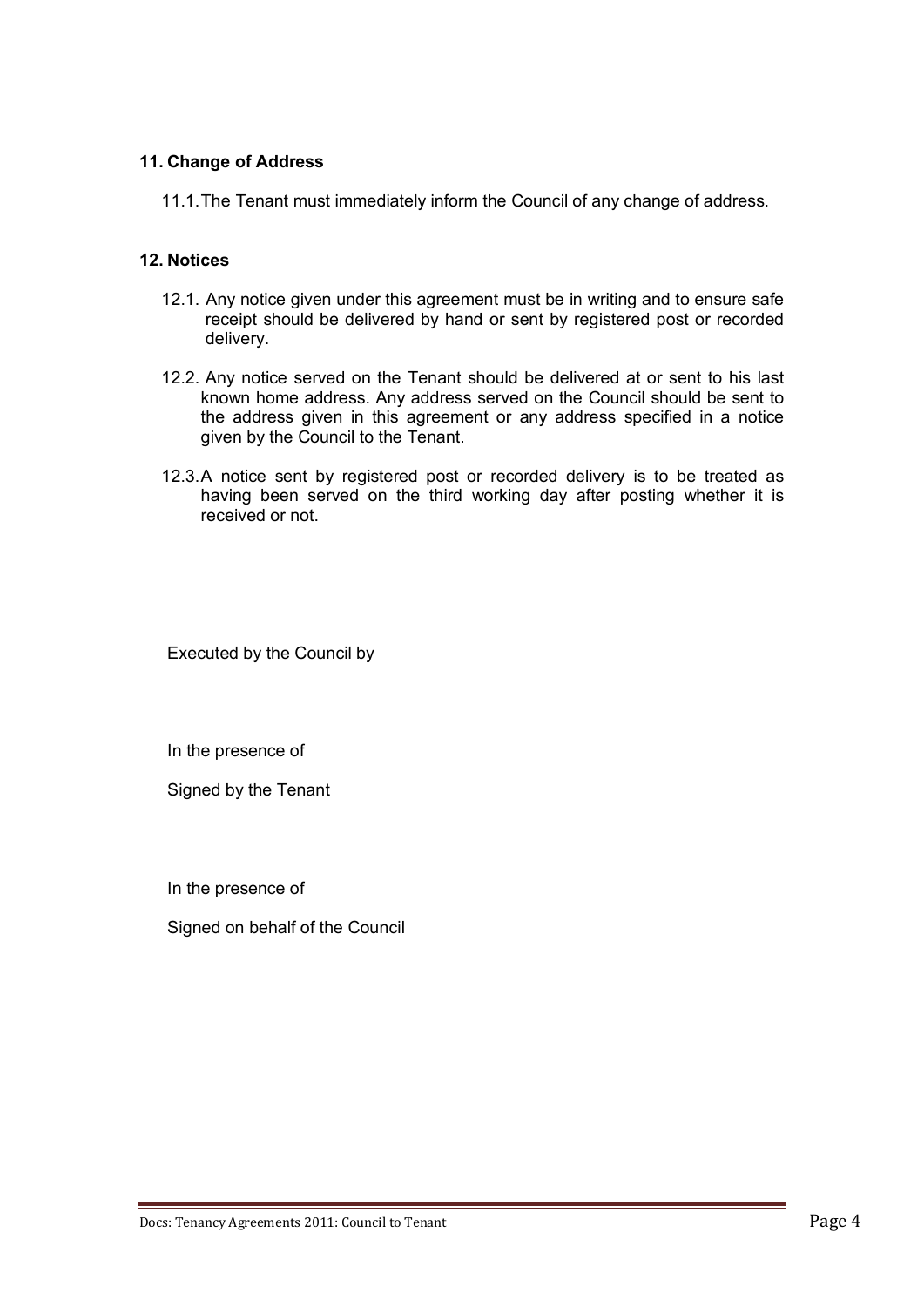## **SCHEDULE 1**

## **Conditions of Use**

### **1. Trees**

- 1.1. The Tenant shall not without the written consent of the Council cut or prune any trees, apart from carrying out the recognised pruning practices of fruit trees.
- 1.2. The Tenant shall not plant any trees other than dwarf fruiting trees and or fruiting bushes without the prior consent of the Council.

#### **2. Hedges and Paths**

- 2.1. The Tenant shall keep every boundary of his Allotment Garden properly maintained, this includes all fencing around the perimeter, all pathways between plots trimmed and well maintained up to the nearest half width by each adjoining tenant, keep all ditches properly cleansed and maintained and keep in repair any other fences and any other gates or sheds on his Allotment Garden.
- 2.2. The Tenant shall use only wood fencing approved by the Council for a fence adjoining any path on the Allotment Site.
- 2.3. Public paths and haulage ways (roads) must be kept clear at all times.
- 2.4. All paths must be kept a minimum of 45 centimetres wide.

### **3. Security**

3.1. The main access gate shall be closed and locked at all times as appropriate. (For the protection of lone tenants and prevention of unauthorised visitors, the emergency services will be provided with keys). Please ensure that the gate is closed at all times after you enter and after you leave the Allotment Site.

#### **4. Inspection**

4.1. An officer or member of the Council if so directed may enter allotment gardens for inspection of the state of cultivation and general condition of the plot, sheds, greenhouses, polytunnels and any livestock and full access must be given by the Tenant to the officer or member at a mutually agreed, mutually convenient time.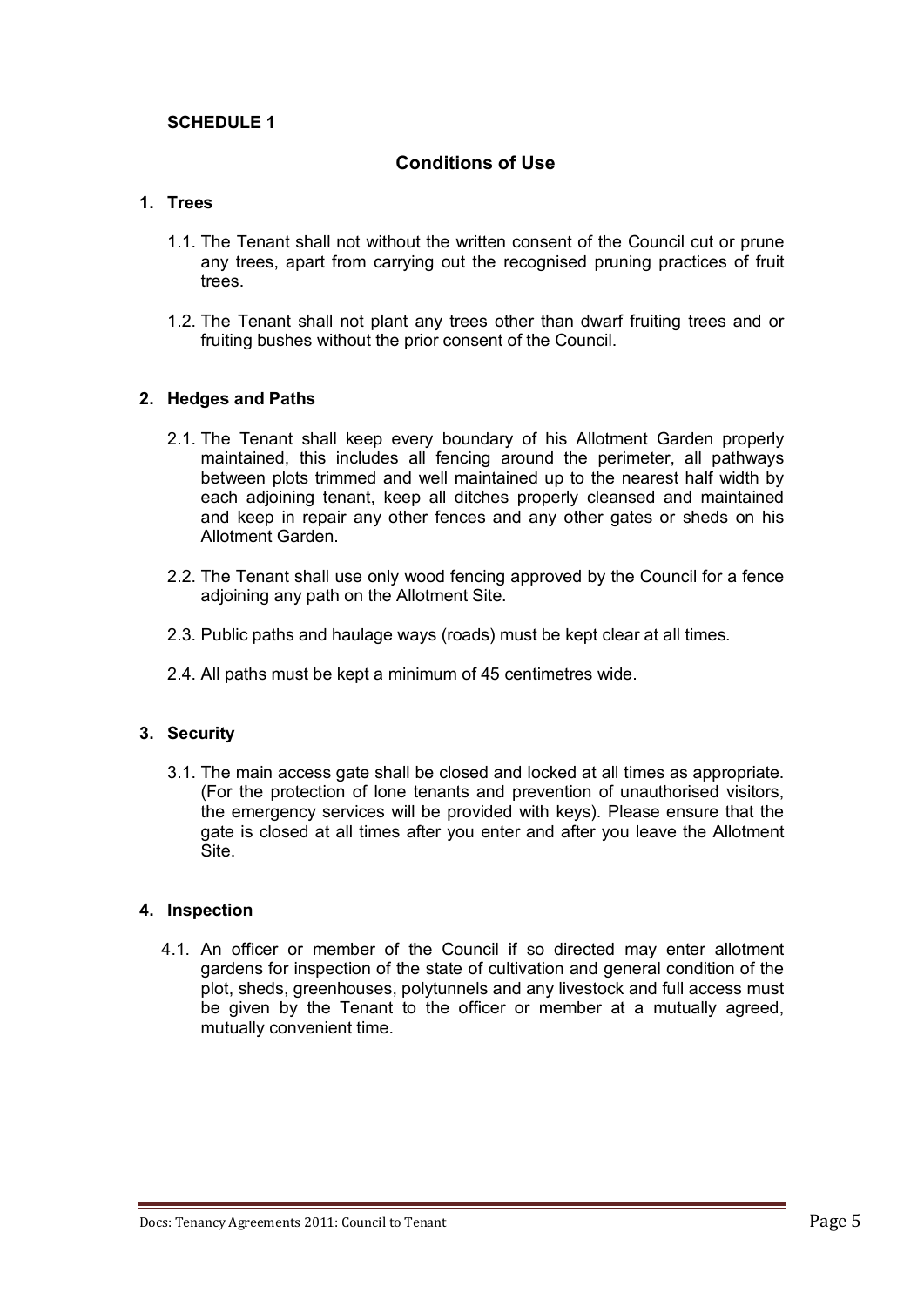### **5. Water/Hoses /Fires**

- 5.1. The Tenant shall practice sensible water conservation, utilise covered water butts on sheds and other buildings and consider mulching as a water conservation practice.
- 5.2. Fires are allowed for the burning of materials from the Allotment Garden only i.e. diseased plants and dried-out organic material that will burn without smoke or hazardous residue, between the hours of 15.00 and 19.00 and 15.00 and dusk in winter. All fires must be attended at all times and not cause a nuisance to neighbouring residents or other plot holders. All fires must be fully extinguished before leaving the site**.** The Tenant shall not bring or allow to be brought on to the Allotment Site any materials for the purpose of burning such waste.

# **6. Dogs**

- 6.1. The Tenant shall not bring or cause to be brought onto the Allotment Site a dog unless it is held at all times on a leash, and remains on the Tenant's Allotment Garden only. Any faeces to be removed and disposed of off-site by the Tenant.
- 6.2. Tenants shall not be permitted to keep dogs on the Allotment Gardens without the Council's written permission.

# **7. Livestock**

- 7.1. Except with the prior written consent of the Council the Tenant shall not keep any animals or livestock on the Allotment Garden save pigeons, rabbits and hens (no Cockerels**)** to the extent permitted by the Allotments Act 1950 Section 12. (Such animals not to be kept for trade or business purposes and accordingly to be limited in number as the Council may provide in writing.)
- 7.2. Livestock must be kept so that they are not prejudicial to health or a nuisance.
- 7.3. No livestock, poultry, pigeons or other animals will be permitted to be kept on the Church Street site.

## **8. Buildings and Structures**

- 8.1. The Tenant shall not without the written consent of the Council erect any building or pond on the Allotment Garden, provided that consent shall not be refused under this clause for the erection of any building reasonably necessary for the purpose of keeping rabbits, pigeons or hens or be unreasonably withheld for the erection of a garden shed, greenhouse or polytunnel, the maximum size and positioning of which shall be determined by the Council. The Tenant may also require permission from the relevant planning authority.
- 8.2. Only glass substitutes such as polycarbonate, perspex or other alternatives may be used in any permitted structures.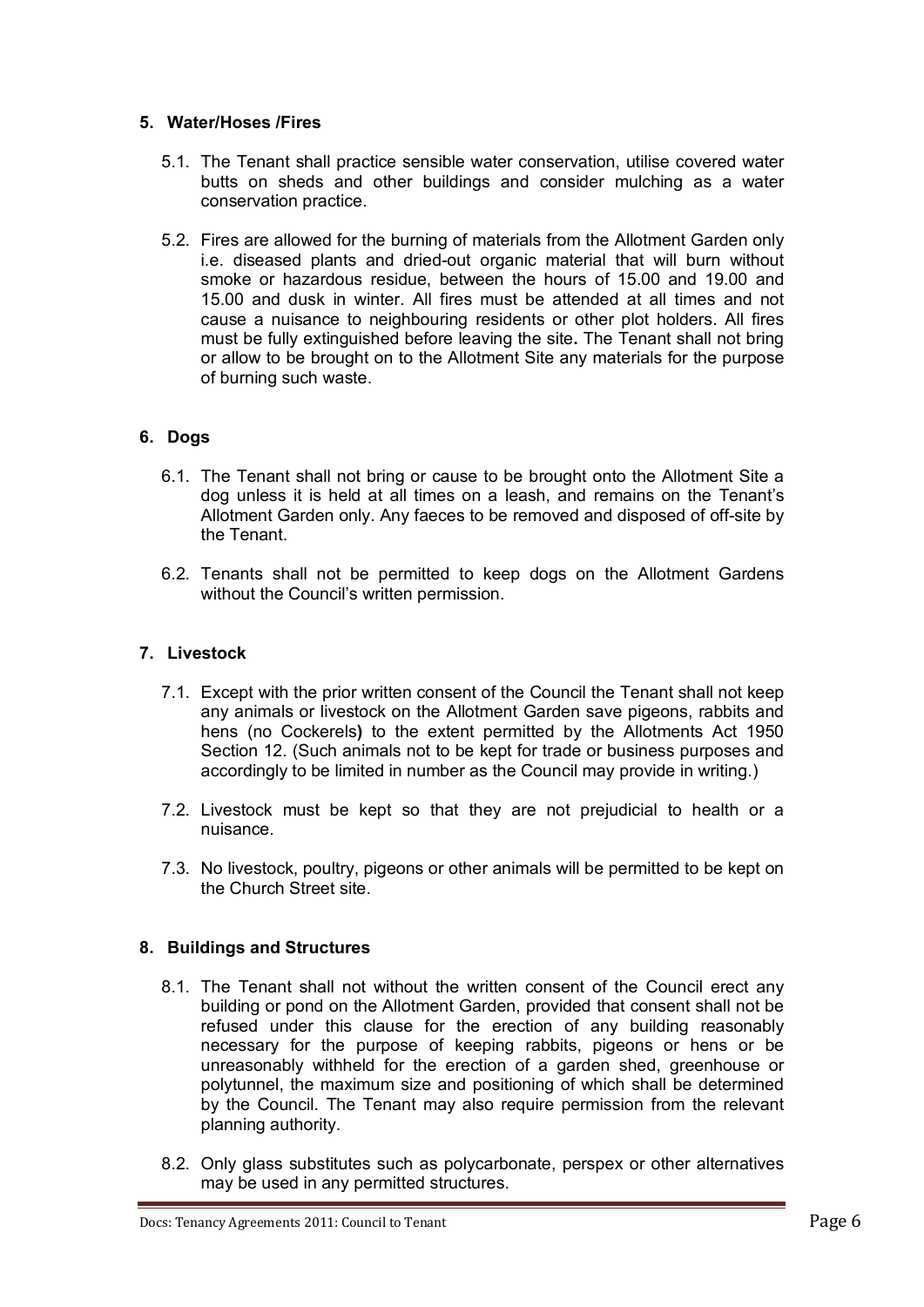- 8.3. The Tenant shall keep all sheds, greenhouses, polytunnels and other structures in good repair to the satisfaction of the Council.
- 8.4. Oil, fuel, lubricants or other inflammable liquids shall not be stored in any shed except in an approved container with a maximum capacity of 5 litres for use with garden equipment only.
- 8.5. The Council will not be held responsible for loss by accident, fire, theft or damage from Allotment Garden.

### **9. General**

- 9.1. The Tenant shall not deposit or allow other persons to deposit on the Allotment Garden any rubbish, refuse or any decaying matter (except manure and compost in such quantities as may reasonably be required for use in cultivation) or place any matter in the hedges, ditches or dykes in or surrounding the Allotment Site.
- 9.2. The Tenant must cover any manure on the Allotment Garden which has not been dug in.
- 9.3. All non-compostable waste shall be removed from the Allotment Site by the Tenant.
- 9.4. The Tenant shall not utilise carpets or underlay on the Allotment Garden.

#### **10. Chemicals, Pests, Diseases and Vermin**

- 10.1.Only commercially available products from garden or horticultural suppliers shall be used for the control of pests, diseases or vegetation.
- 10.2.When using any sprays or fertilisers the Tenant must
	- 10.2.1. take all reasonable care to ensure that adjoining hedges, trees and crops are not adversely affected and must make good or replant as necessary should any damage occur, and
	- 10.2.2. so far as possible select and use chemicals, whether for spraying, seed dressing or for any other purpose whatsoever, that will cause the least harm to members of the public, game birds and other wildlife, other than vermin or pests, and
	- 10.2.3. comply at all times with current regulations on the use of such sprays and fertiliser.
- 10.3.The use and storage of chemicals must be in compliance with the all relevant legislation.
- 10.4.Any incidence of vermin (rats) on the Allotment Site must be reported to the Council.